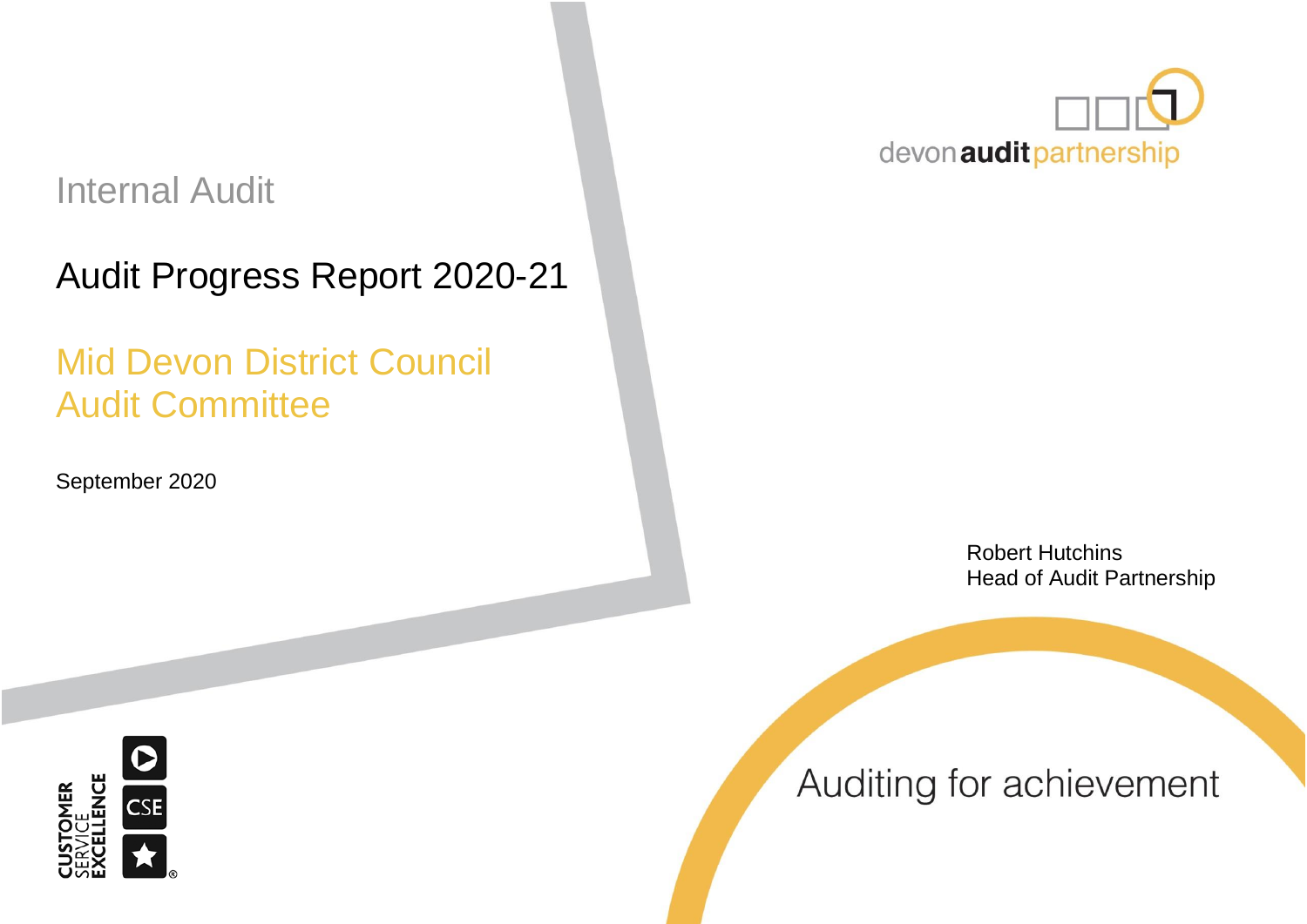#### **Introduction**

The Audit Committee, under its Terms of Reference contained in Mid Devon District Council's Constitution, is required to consider the Chief Internal Auditor's annual report, to review and approve the Internal Audit programme, and to monitor the progress and performance of Internal Audit.

The Accounts and Audit (Amendment) (England) Regulations 2015 introduced the requirement that all Authorities need to carry out an annual review of the effectiveness of their internal audit system and need to incorporate the results of that review into their Annual Governance Statement (AGS), published with the annual Statement of Accounts.

The Internal Audit plan for 2020-21 was presented and approved by the Audit Committee in June 2020. The following report and appendices set out the background to audit service provision; a review of work undertaken in 2019/20 and provides an opinion on the overall adequacy and effectiveness of the Authority's internal control environment.

The Public Sector Internal Audit Standards require the Head of Internal Audit to provide an annual report providing an opinion that can be used by the organisation to inform its governance statement. This report provides that opinion.

#### **Expectations of the Audit Committee from this progress report**

Audit Committee members are requested to consider:

- the assurance statement within this report;
- the basis of our opinion and the completion of audit work against the plan;
- the scope and ability of audit to complete the audit work;
- audit coverage and findings provided;
- the overall performance and customer satisfaction on audit delivery.

In review of the above the Audit Committee are required to consider the assurance provided alongside that of the Executive, Corporate Risk Management and external assurance including that of the External Auditor as part of the Governance Framework and satisfy themselves from this assurance that the internal control framework continues to be maintained.

#### **Robert Hutchins Head of Devon Audit Partnership**

1

| <b>Contents</b>                           | Page |
|-------------------------------------------|------|
| Introduction                              | 1    |
| <b>Opinion Statement</b>                  | 2    |
| <b>Executive Summary Audit Results</b>    | 2    |
| Value Added                               | 3    |
| Audit Coverage & Progress Against<br>Plan | 3    |
| Fraud and irregularity                    | З    |
| Appendices                                |      |
| 1 – Summary of Audit Results              |      |

2 – Performance Indicators 8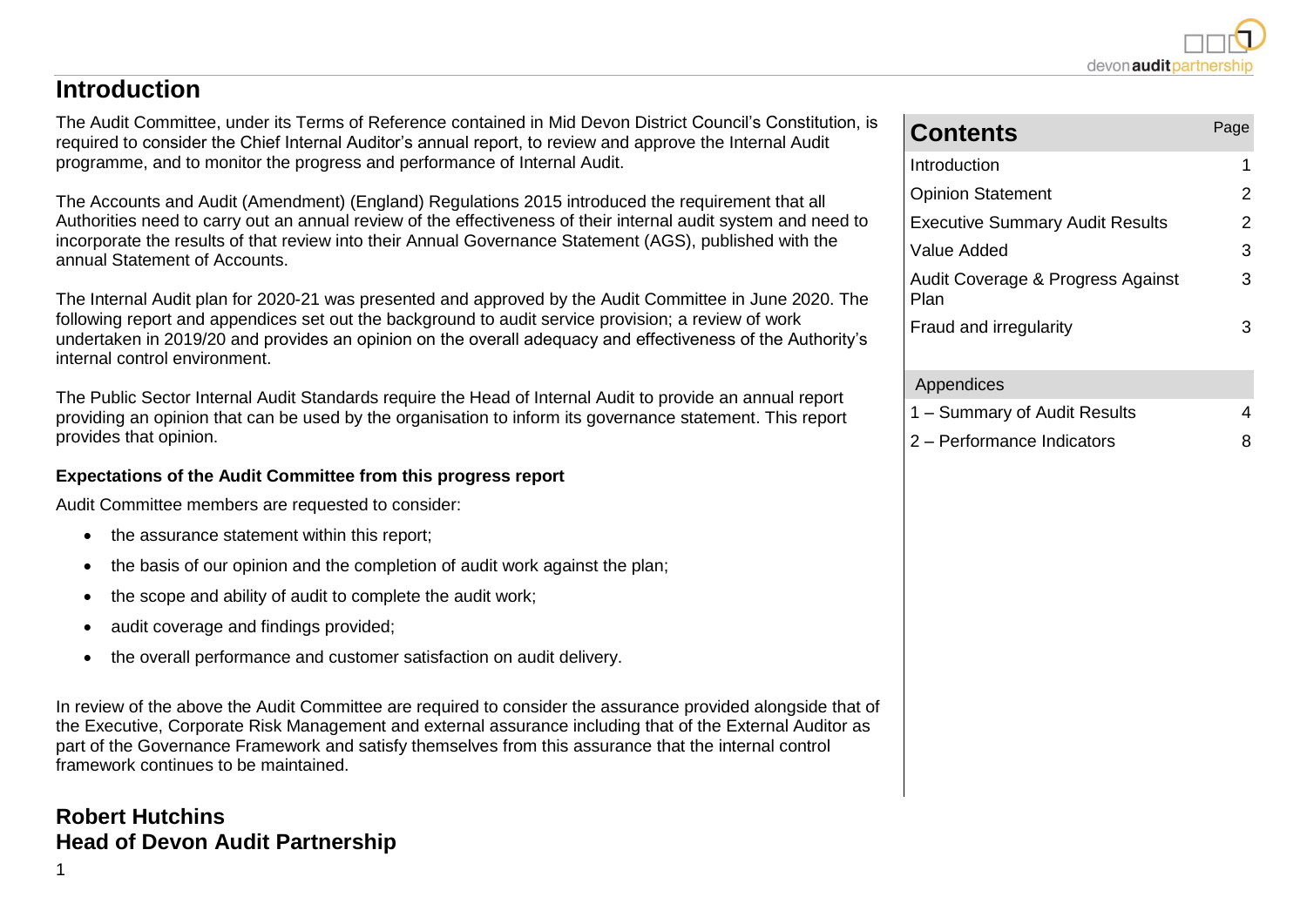

### **Opinion Statement**

**Overall, based on work performed during 2020/21 and our experience from the current year progress and previous years' audit, the Head of Internal Audit's Opinion is of "Reasonable Assurance" on the adequacy and effectiveness of the Authority's internal control framework.**

*This opinion statement will support Members in their consideration for signing the Annual Governance Statement.*

Internal Audit assesses whether key, and other, controls are operating satisfactorily within audit reviews, and an opinion on the adequacy of controls is provided to management as part of the audit report. All final audit reports include an action plan which identifies responsible officers, and target dates, to address control issues identified. Implementation of action plans is the responsibility of management yet may be reviewed during subsequent audits or as part of a specific follow-up process.

Directors and Senior Management have been provided with details of Internal Audit's opinion on each audit review to assist them with compilation of their individual annual governance assurance statements at year end.

| <b>Substantial</b><br><b>Assurance</b> | A sound system of governance, risk management and control exists<br>across the organisation, with internal controls operating effectively and<br>being consistently applied to support the achievement of strategic and<br>operational objectives.                                                                   |
|----------------------------------------|----------------------------------------------------------------------------------------------------------------------------------------------------------------------------------------------------------------------------------------------------------------------------------------------------------------------|
| Reasonable<br><b>Assurance</b>         | There are generally sound systems of governance, risk management and<br>control in place across the organisation. Some issues, non-compliance or<br>scope for improvement were identified which may put at risk the<br>achievement of some of the strategic and operational objectives.                              |
| Limited<br><b>Assurance</b>            | Significant gaps, weaknesses or non-compliance were identified across<br>the organisation. Improvement is required to the system of governance,<br>risk management and control to effectively manage risks and ensure that<br>strategic and operational objectives can be achieved.                                  |
| <b>No</b><br><b>Assurance</b>          | Immediate action is required to address fundamental control gaps,<br>weaknesses or issues of non-compliance identified across the<br>organisation. The system of governance, risk management and control is<br>inadequate to effectively manage risks to the achievement of strategic<br>and operational objectives. |

## **Executive Summary of Audit Results**

**Core Audits** of the Council's key financial controls remain constant and previous assurance work we have completed should hold true where systems continue to operate in the normal manner. We have completed reviews of both council tax and income collections systems and found that the control framework remains generally sound. We understand that other systems have not changed and therefore see little reason that assurance should be significantly adversely affected.

Recognising this the ongoing pandemic issue has had significant impact on the economy with knock-on to people and organisations ability to pay and there will be significant financial pressures on all councils to meet ongoing operation.

Significant funding has been made through the government and paid out through local authorities. We will programme some assurance work on compliance with requirements to support these arrangements.

**Risk Based Audits** have been undertaken in the first part of the year though capacity for this has been reduced during the current climate. Opinions for the current period are included in appendix 1 to this report.

Findings have generally found a good level of control and opportunity value for improvement in achievement of objectives.

Of particular note is the sickness absence monitoring process where there are ongoing changes being developed to improve the level of absence. We have found the current systems and processes to be generally sound though there is non-compliance in terms of evidence return to work meetings with employees. This is a known issue and is to be picked up with the new systems and procedures being developed.

We have reported, currently at draft stage, the area of partnership arrangements and  $3<sup>rd</sup>$  party relationships. This is a topic that is receiving more interest across many organisations. The Councils current regulation on this is strong yet given the wide-ranging relationships our testing has been limited. We have identified the need for improvement in management control and plan to review this further during the current year.

#### **Other Work**

Tender documents have been verified as usual.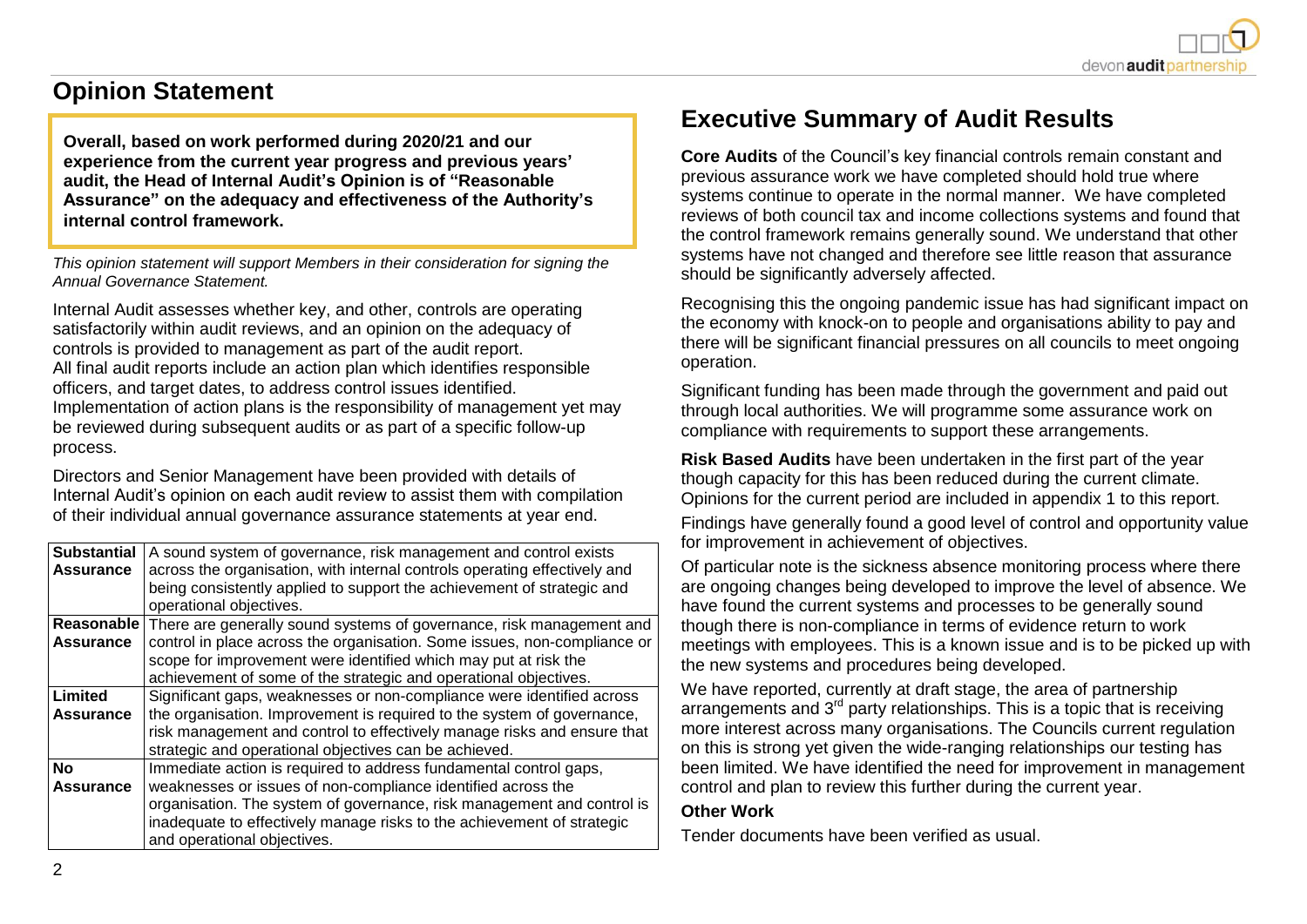## **Value Added**

We know that it is important that the internal audit service seeks to "add value" whenever it can and we believe internal audit activity has added value to the organisation and its stakeholders by:

- Providing objective and relevant assurance;
- Contributing to the effectiveness and efficiency of the governance, risk management and internal control processes.

We agreed with the Partnership Management Board that we would undertake assurance mapping for each partner. We have developed and implemented a review across each and will be sharing lessons from these reviews across all partners. These reviews will follow industry recognised processes including the 3 lines of defence model now known as the 3 Lines Model. This has already identified gaps in knowledge within the control framework and that of additional assurance available. When complete these reviews will strengthen the governance arrangements for each partner and improved assurance in line with Public Sector Internal Audit Standards.

We will bring a separate report to the audit committee when a wider base of assurance has been developed.

# **Audit Coverage and Performance Against Plan**

Performance against plan shows work has yet to gain pace though we anticipate and plan to make more significant inroads in the second half year. In recognition of the pandemic and the consequential impact that has on service delivery the DAP Management Board agreed to the change in working practices (Assurance Mapping etc) and expected reduction in audit delivery across all partners. This will be undertaken in a balanced approach ensuring all partners receive fair coverage so that an assurance opinion can still be provided at year end. Changes to audit plans will be agreed with management and reported to audit committee appropriately.

Staffing - We have lost a key member of our audit team at the beginning of the year where they now work in MDDC Finance Team. Replacement has not been practical in the current climate, where instead, we have restructured and put together a Team of auditors, headed by a new audit manager, to deliver our district council partner needs including those of MDDC. This should strengthen the skill base and resilience going forwards.

Training – we continue to develop our staff and have engaged many across the partnership over the last few months on a range of areas including

enterprise risk management, business continuity, reputational risk management, counter fraud, report writing and leading internal audit etc.

Covid-19 response – we have, with the DAP Management Boards agreement, supported the response plans across partners. Some more directly than with others though, for example, our co-ordinating work with the Devon Food Cell supported the wider community across the whole of Devon.

Appendix 1 to this report provides a summary of the audits undertaken since our last progress report in June 2020, along with our assurance opinion. Where a "substantial assurance" or "reasonable assurance" of audit opinion has been provided we can confirm that, overall, sound controls are in place to mitigate exposure to risks identified; where an opinion of "limited assurance" has been provided then issues were identified during the audit process that required attention. We have provided a summary of some of the key issues reported that are being addressed by management. It should be pointed out that we are content that management are appropriately addressing these issues.

**Key performance indicators** on progress against audit recommendations reveals that the Council continues to make progress though there remain several recommendations outstanding from prior year audits. See appendix 2.

#### **Fraud Prevention and Detection**

There have been no reported issues in the year to date. We understand that review work has been undertaken on COVID-19 related measures e.g. small business rate relief and we have provided national guidance information to our partners to support arrangements. Management are aware that they can refer any suspected issues to our counter fraud team. We will liaise with management to undertake some sample testing of payments for compliance purposes.

**Customer Satisfaction** – satisfaction returns specific to MDDC have yet to be received this year though in general for DAP, survey returns score 98% satisfaction year to date.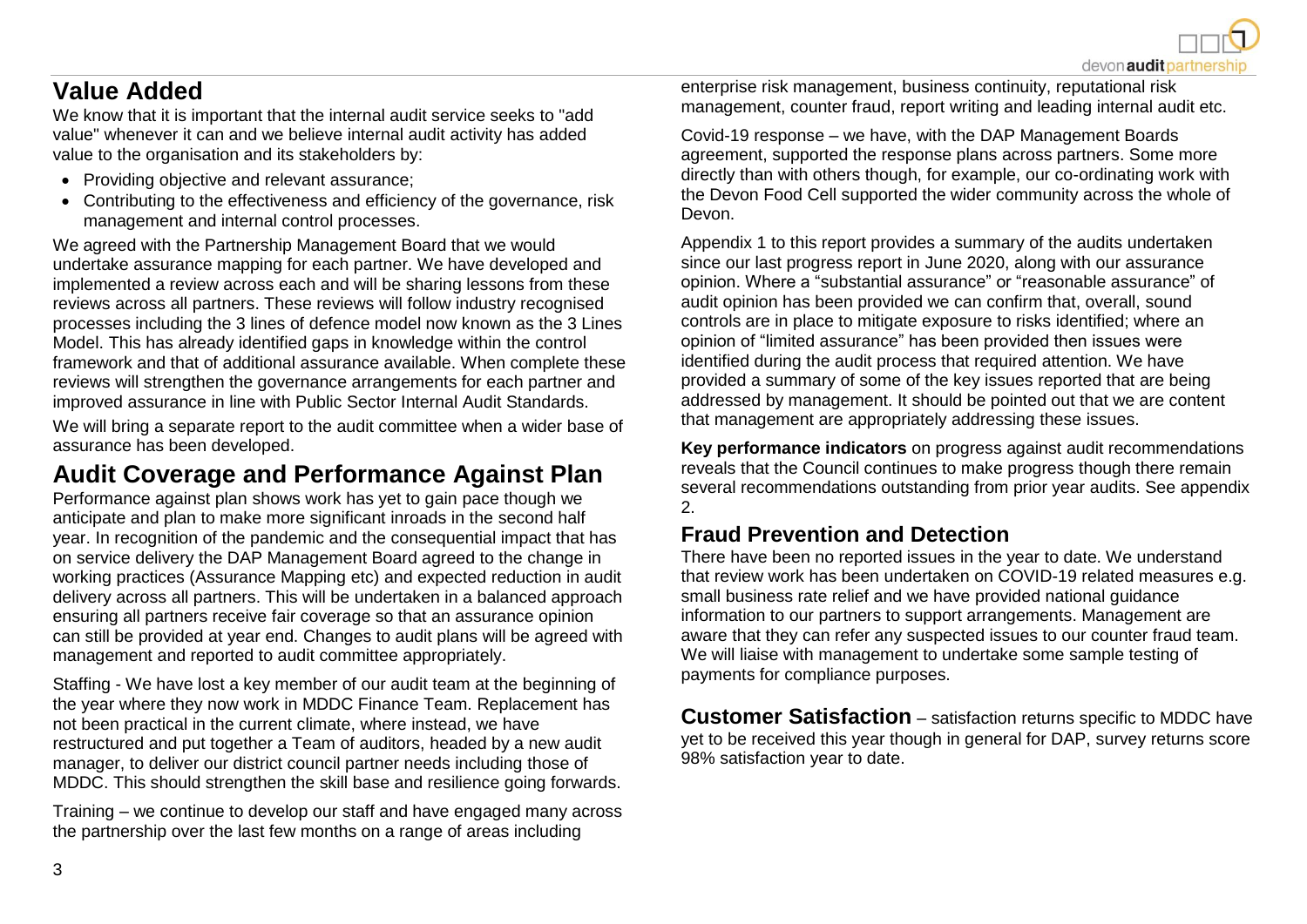

# **Appendix 1 – Summary of audit reports and findings for 2020-21**

Spar – Local Authority Risk Register score Impact x Likelihood = Total & Level ANA - Audit Needs Assessment risk level as agreed with Client Senior Management Client Request – additional audit at request of Client Senior Management; no risk assessment information available

#### **Risk Assessment Key Direction of Travel Assurance Key**

Green – action plan agreed with client for delivery over an appropriate timescale; Amber – agreement of action plan delayed or we are aware progress is hindered; Red – action plan not agreed or we are aware progress on key risks is not being made. \* report recently issued, assurance progress is of managers feedback at debrief meeting.

|                                                                        | <b>Audit Report</b>                              |                                                                                                                                                                                                                                                                                                                                                                                                                                                                                                                                                                                                                                                                                                                                                                                                                                                                                                                                                                                                                                                                                                                         |                |                |                |   |  |  |  |  |  |  |  |
|------------------------------------------------------------------------|--------------------------------------------------|-------------------------------------------------------------------------------------------------------------------------------------------------------------------------------------------------------------------------------------------------------------------------------------------------------------------------------------------------------------------------------------------------------------------------------------------------------------------------------------------------------------------------------------------------------------------------------------------------------------------------------------------------------------------------------------------------------------------------------------------------------------------------------------------------------------------------------------------------------------------------------------------------------------------------------------------------------------------------------------------------------------------------------------------------------------------------------------------------------------------------|----------------|----------------|----------------|---|--|--|--|--|--|--|--|
| <b>Risk Area / Audit Entity</b>                                        | <b>Assurance</b><br>opinion                      | <b>Executive Summary / Residual Risk</b>                                                                                                                                                                                                                                                                                                                                                                                                                                                                                                                                                                                                                                                                                                                                                                                                                                                                                                                                                                                                                                                                                |                |                |                |   |  |  |  |  |  |  |  |
| <b>Core - Key Financial Systems</b>                                    |                                                  |                                                                                                                                                                                                                                                                                                                                                                                                                                                                                                                                                                                                                                                                                                                                                                                                                                                                                                                                                                                                                                                                                                                         |                |                |                |   |  |  |  |  |  |  |  |
| <b>Council Tax, NNDR</b><br>Risk / ANA: ANA -High<br>Spar 3x2=6 Medium | Substantial<br>Assurance<br><b>Status: Final</b> | The control framework for council tax and NDR remains sound and the operation of<br>controls by staff on a day to day basis is considered to be effective. Customer<br>accounts were found to be effectively managed and amendments are processed in<br>good time. We found no material concerns from our review. One of the key<br>compliance controls has not been operating during the year due to staff availability<br>which reduces the internal control assurance, however, we understand that this will<br>be resumed. At the time of the audit, staff were in the process of reviewing of the<br>Small Business Rates Relief to ensure income maximisation from Non - Domestic<br>Rates. This is the second year that this has been undertaken and it will provide<br>some additional assurance to the emergency arrangements for business grant relief<br>during the current pandemic.<br>Work has been carried out to ensure accuracy of reconciliations between the cash<br>receipting system and the Northgate system (Revenues and Benefits). These are<br>now up to date and are carried out by Finance. | $\overline{0}$ | $\overline{2}$ | $\overline{0}$ | G |  |  |  |  |  |  |  |
|                                                                        |                                                  | There is an effective process in place to monitor arrears and progress with recovery.<br>Detailed testing of this will be carried out in the 2020-21 audit plan.                                                                                                                                                                                                                                                                                                                                                                                                                                                                                                                                                                                                                                                                                                                                                                                                                                                                                                                                                        |                |                |                |   |  |  |  |  |  |  |  |
| <b>Income Collection</b><br>Risk / ANA: ANA - Medium<br>Spar           | Reasonable<br>Assurance<br><b>Status: Draft</b>  | The control framework for income and debt collection is generally sound and testing<br>found that invoices are raised and collected in an appropriate manner.<br>Reconciliations have improved and are timely which should provide second line<br>control to ensure prompt and accurate posting to the accounts.                                                                                                                                                                                                                                                                                                                                                                                                                                                                                                                                                                                                                                                                                                                                                                                                        | $\overline{0}$ | 8              | $\overline{2}$ |   |  |  |  |  |  |  |  |
|                                                                        |                                                  | Recommendations made in the previous report have not all been progressed and<br>those regarding user access and data retention remain outstanding (a new member<br>of staff has now been tasked with this). It is recognised that there are systems<br>limitations for managing record retention, however, there is increased risk of non-<br>compliance with data protection where information is retained unnecessarily.                                                                                                                                                                                                                                                                                                                                                                                                                                                                                                                                                                                                                                                                                              |                |                |                |   |  |  |  |  |  |  |  |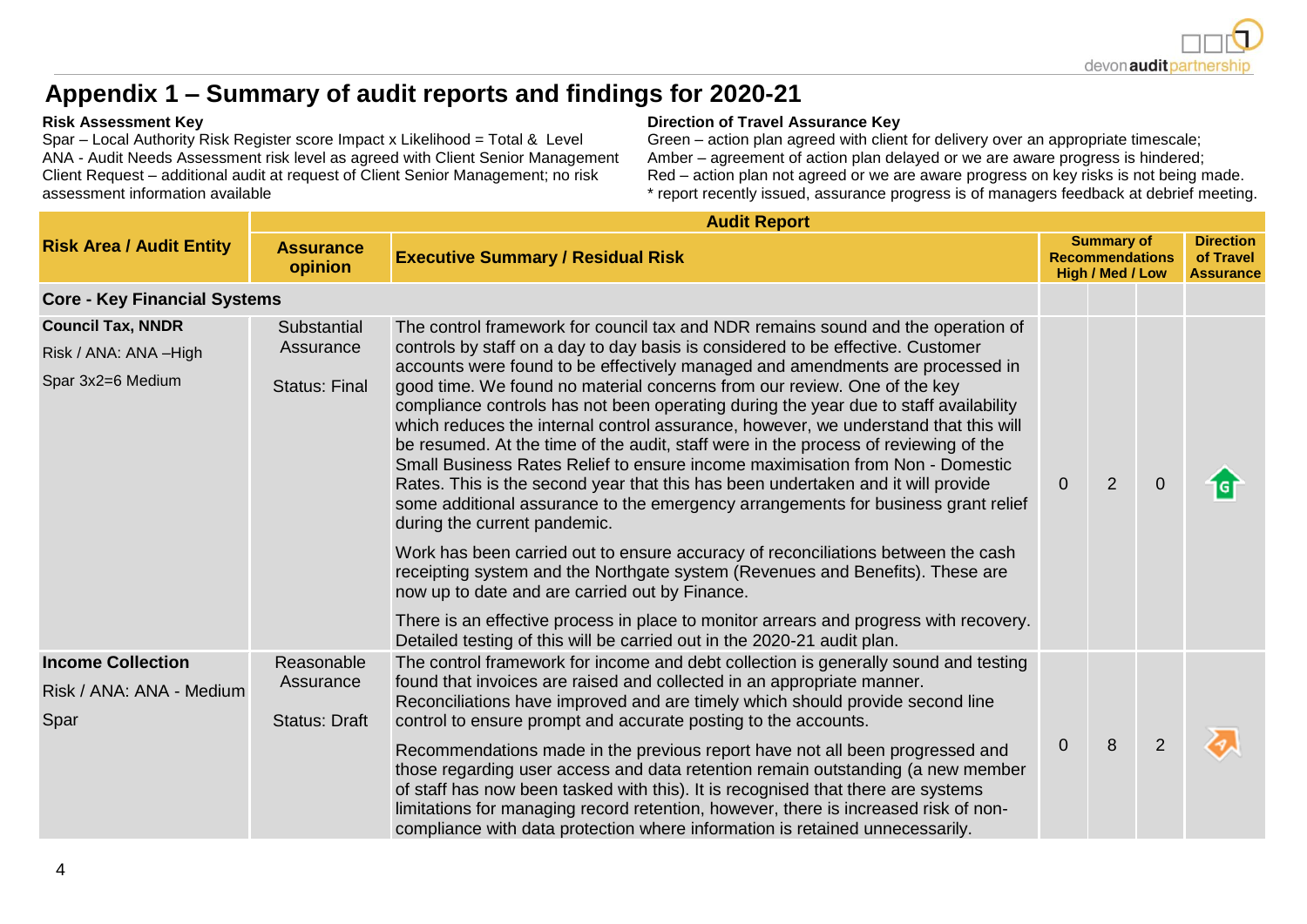devon audit partnership

|                                                                                   | <b>Audit Report</b>                             |                                                                                                                                                                                                                                                                                                                                                                                                                                                                                                                                                                                                                                                                                                                                                                                                                                                                                                                                                                                                                                                                                                                                                                        |                |                                                                 |                |                                                   |  |  |  |  |  |  |  |
|-----------------------------------------------------------------------------------|-------------------------------------------------|------------------------------------------------------------------------------------------------------------------------------------------------------------------------------------------------------------------------------------------------------------------------------------------------------------------------------------------------------------------------------------------------------------------------------------------------------------------------------------------------------------------------------------------------------------------------------------------------------------------------------------------------------------------------------------------------------------------------------------------------------------------------------------------------------------------------------------------------------------------------------------------------------------------------------------------------------------------------------------------------------------------------------------------------------------------------------------------------------------------------------------------------------------------------|----------------|-----------------------------------------------------------------|----------------|---------------------------------------------------|--|--|--|--|--|--|--|
| <b>Risk Area / Audit Entity</b>                                                   | <b>Assurance</b><br>opinion                     | <b>Executive Summary / Residual Risk</b>                                                                                                                                                                                                                                                                                                                                                                                                                                                                                                                                                                                                                                                                                                                                                                                                                                                                                                                                                                                                                                                                                                                               |                | <b>Summary of</b><br><b>Recommendations</b><br>High / Med / Low |                | <b>Direction</b><br>of Travel<br><b>Assurance</b> |  |  |  |  |  |  |  |
| <b>Creditors System</b><br>Risk / ANA: ANA -Medium<br>Spar 4x2=8 Low              | Status:<br>in progress                          | We are currently reviewing the creditors system. This years focus is on compliance<br>taking into consideration the changes in staffing. There are no material issues<br>coming from this review to date.                                                                                                                                                                                                                                                                                                                                                                                                                                                                                                                                                                                                                                                                                                                                                                                                                                                                                                                                                              |                | n/a                                                             |                | ច                                                 |  |  |  |  |  |  |  |
| <b>Risk Based Reviews</b>                                                         |                                                 |                                                                                                                                                                                                                                                                                                                                                                                                                                                                                                                                                                                                                                                                                                                                                                                                                                                                                                                                                                                                                                                                                                                                                                        |                |                                                                 |                |                                                   |  |  |  |  |  |  |  |
| <b>Members Allowances</b><br>Risk / ANA: ANA - Low,<br>Client request<br>Spar n/a | Reasonable<br>Assurance<br><b>Status: Final</b> | The area of Members' Allowances is of good standard overall; some minor<br>improvements would achieve a level of high standard.<br>Control around policy and procedure provides substantial assurance. The Council<br>has an independent remuneration panel who reviews the Scheme each year; they<br>produce a report which outlines any recommendations they have made. Their report<br>is presented to Council where Members elect whether to adopt the<br>recommendations.<br>Members may be appointed special responsibilities which are remunerated<br>additionally to the standard allowance. These allowances are effectively paid like a<br>salary and so the key control required is at the establishment of the allowance. We<br>identified that one members allowance, previously paid was not stopped after the<br>election and was paid for the following year. We have previously reported that<br>control check is needed to ensure that these key changes are checked, by Member<br>Services, following input and subject to in-year monitoring control. The absence of<br>these controls has resulted in this overpayment, £3400, not being detected | $\overline{0}$ | $\overline{2}$                                                  | 3              | R                                                 |  |  |  |  |  |  |  |
| <b>Sickness Absence</b><br>Risk / ANA: ANA - Med<br>Spar n/a                      | Reasonable<br>Assurance<br><b>Status: Final</b> | (currently being recovered).<br>Members use the on-line system MyView to process their expenses and subsistence<br>claims. We consider that the control framework provides substantial assurance of<br>control with regard to the raising, authorisation and payment of expenses and<br>subsistence claims.<br>It is considered that there is good control environment with regard to the<br>management of sickness absences. There is a recently updated sickness absence<br>management policy in place which provides guidance for managers and employees<br>on the protocol they need to follow at times of sickness.                                                                                                                                                                                                                                                                                                                                                                                                                                                                                                                                               | $\mathbf{1}$   | $\overline{4}$                                                  | $\overline{2}$ | G                                                 |  |  |  |  |  |  |  |
|                                                                                   |                                                 | The HR system provides meaningful reports which allows the HR Business Partners<br>to notify Managers when the pre-determined sickness absence trigger has been<br>reached in any 12 month period. It appears that managers are pro-active in                                                                                                                                                                                                                                                                                                                                                                                                                                                                                                                                                                                                                                                                                                                                                                                                                                                                                                                          |                |                                                                 |                |                                                   |  |  |  |  |  |  |  |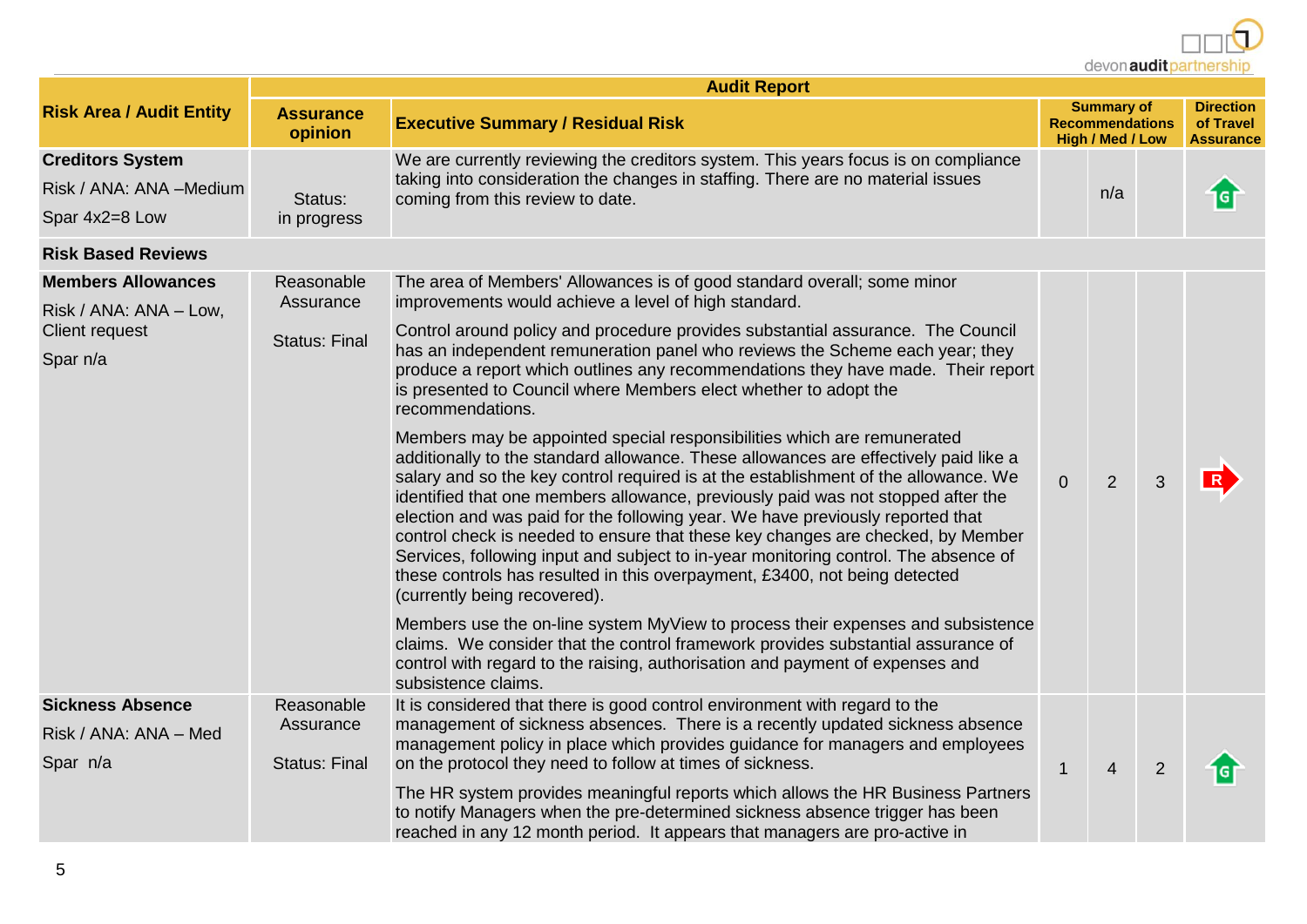devon audit partnership

|                                         | <b>Audit Report</b>                |                                                                                                                                                                                                                                                                                                                                                                                                                                                                                                                                                                                                                                                                                                                                   |                                                                        |                                                   |           |            |  |  |  |  |  |  |  |
|-----------------------------------------|------------------------------------|-----------------------------------------------------------------------------------------------------------------------------------------------------------------------------------------------------------------------------------------------------------------------------------------------------------------------------------------------------------------------------------------------------------------------------------------------------------------------------------------------------------------------------------------------------------------------------------------------------------------------------------------------------------------------------------------------------------------------------------|------------------------------------------------------------------------|---------------------------------------------------|-----------|------------|--|--|--|--|--|--|--|
| <b>Risk Area / Audit Entity</b>         | <b>Assurance</b><br>opinion        |                                                                                                                                                                                                                                                                                                                                                                                                                                                                                                                                                                                                                                                                                                                                   | <b>Summary of</b><br><b>Recommendations</b><br><b>High / Med / Low</b> | <b>Direction</b><br>of Travel<br><b>Assurance</b> |           |            |  |  |  |  |  |  |  |
|                                         |                                    | following HR guidance and carry out the appropriate course of action. However,<br>assurance is reduced where completeness for return to work forms was not well<br>evidenced.                                                                                                                                                                                                                                                                                                                                                                                                                                                                                                                                                     |                                                                        |                                                   |           |            |  |  |  |  |  |  |  |
|                                         |                                    | Managers are required to complete both an on-line form and a manual form which<br>evidence different parts of the process. Services that do not use the time recording<br>system have no incentive to ensure that the on-line forms are completed. A 'return<br>to work interview' (manual form) was only found for four out of the 27 occasions of<br>absence. It is, therefore, difficult to determine whether managers are having<br>discussions with employees upon their return from sickness absence. Discussions<br>can be valuable in ascertaining the wellbeing of the individual and whether the<br>absence is work related. A further area for improvement is the identification and<br>monitoring of unpaid absences. |                                                                        |                                                   |           |            |  |  |  |  |  |  |  |
| <b>Counter Fraud</b>                    | Opportunity                        | There are recognised policies and procedures within the Council for the                                                                                                                                                                                                                                                                                                                                                                                                                                                                                                                                                                                                                                                           |                                                                        |                                                   |           |            |  |  |  |  |  |  |  |
| Risk / ANA: ANA - Low<br>Spar 4x2=8 Low | <b>Status: Final</b>               | management of fraud. Our review confirmed that management are clear on their<br>understanding of the requirements and expected action. There are few recognised<br>incidents of fraud and whilst this can be taken as a level of comfort, all agreed that<br>there is opportunity to improve identification, reporting, prevention and management<br>of potential fraud to improve the assurance that can be taken from the current level<br>of general awareness. This should also lead to an improved consciousness of<br>dealing with any potential incidents that may arise. The Council's Audit Committee<br>are keen to engage further support from our counter fraud services.                                             | $\overline{0}$                                                         | $\overline{0}$                                    | 9         | <b>ici</b> |  |  |  |  |  |  |  |
| Partnership<br><b>Management</b>        | <b>Limited</b><br><b>Assurance</b> | The main consideration relates to the definition of 'what is a partnership' and<br>recognition of 3 <sup>rd</sup> Party Relationships. The Council's financial regulations set clear                                                                                                                                                                                                                                                                                                                                                                                                                                                                                                                                              |                                                                        |                                                   |           |            |  |  |  |  |  |  |  |
| Risk / ANA: ANA -<br>Medium             | <b>Status: Draft</b>               | understanding of how formal partnerships are to be agreed and this is recognised in<br>the strategic risk register. There are only two formal partnerships which are<br>governed by proper legal agreements.                                                                                                                                                                                                                                                                                                                                                                                                                                                                                                                      |                                                                        |                                                   |           |            |  |  |  |  |  |  |  |
| Spar - 4x2=8 Low/amber                  |                                    | There are, however, a large number of informal partnerships many of which the<br>Council is dependent on for achievement of corporate objectives and or where, for<br>example information governance, where risks are not clearly recognised or defined.<br>We have not seen a strategy on how the corporate objectives are to be met through<br>partnerships and feel that there could be value in strengthening governance through<br>implementation of a strategy. Our key area of concern is that of management control<br>of partnerships where there is no control record of partnerships / $3^{rd}$ Party                                                                                                                  | $\mathbf{1}$                                                           | 5                                                 | $\pmb{0}$ | IGT.       |  |  |  |  |  |  |  |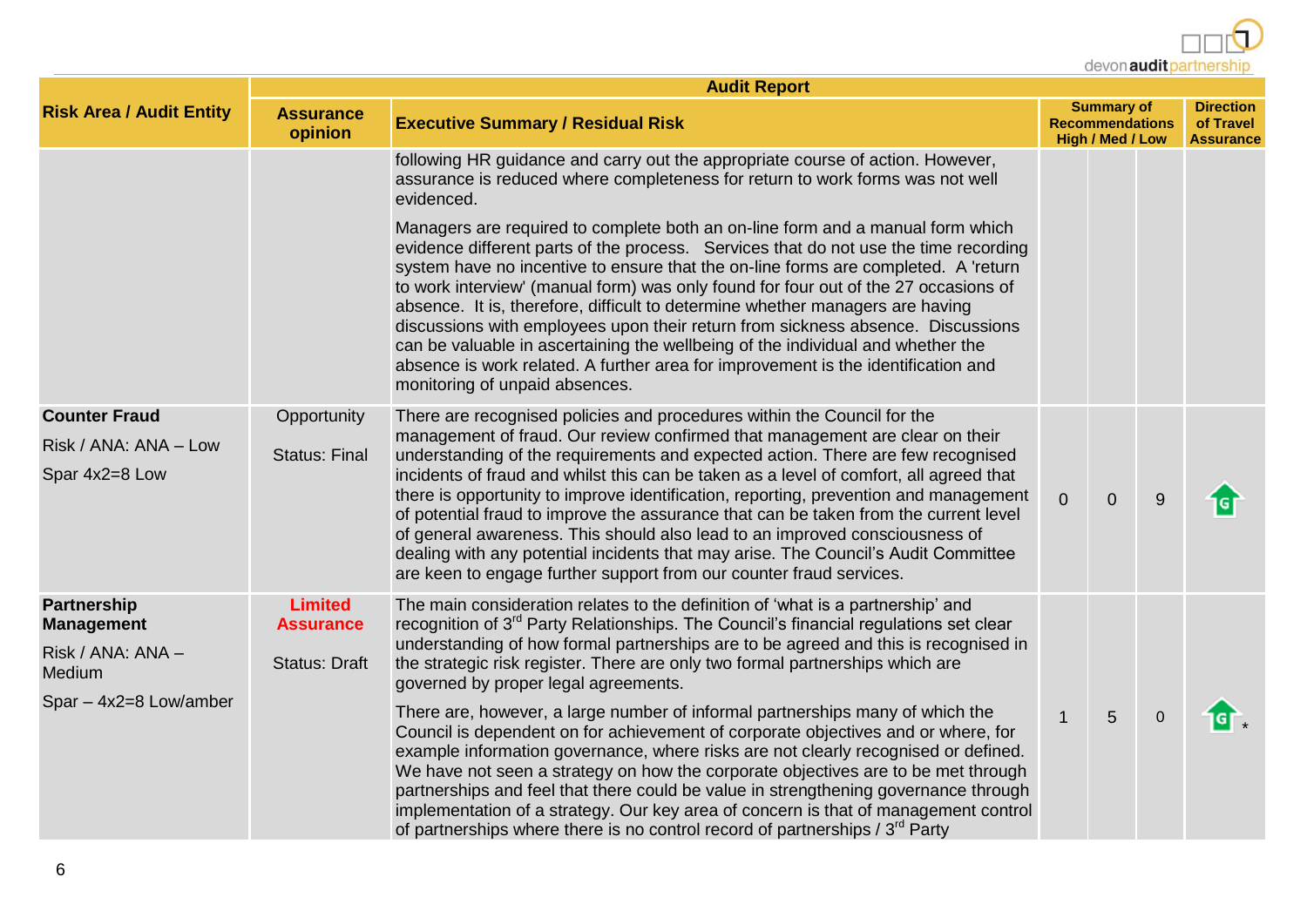devon audit partnership

|                                     | <b>Audit Report</b>         |                                                                                                                                                                                                                                                                                                                                                                                                                                                                                                                                                                                                                                                                                                                                      |  |     |  |   |  |  |  |  |  |  |  |
|-------------------------------------|-----------------------------|--------------------------------------------------------------------------------------------------------------------------------------------------------------------------------------------------------------------------------------------------------------------------------------------------------------------------------------------------------------------------------------------------------------------------------------------------------------------------------------------------------------------------------------------------------------------------------------------------------------------------------------------------------------------------------------------------------------------------------------|--|-----|--|---|--|--|--|--|--|--|--|
| <b>Risk Area / Audit Entity</b>     | <b>Assurance</b><br>opinion | <b>Executive Summary / Residual Risk</b>                                                                                                                                                                                                                                                                                                                                                                                                                                                                                                                                                                                                                                                                                             |  |     |  |   |  |  |  |  |  |  |  |
|                                     |                             | arrangements and though there were agreements found in sample review, these<br>were not consistent in content nor signed copies available in several cases. Wider<br>review and control is required to provide greater assurance on governance<br>arrangements particularly where they may support wider corporate objectives.                                                                                                                                                                                                                                                                                                                                                                                                       |  |     |  |   |  |  |  |  |  |  |  |
| <b>Assurance Mapping</b>            | Opportunity                 | We are making progress in our creation of an assurance map to support wider                                                                                                                                                                                                                                                                                                                                                                                                                                                                                                                                                                                                                                                          |  |     |  |   |  |  |  |  |  |  |  |
| Risk / ANA: ANA - Low<br>new system | Status: ongoing             | governance assurance and to enable focused review with reduced capacity since<br>COVID-19 restrictions. There is still significant work to do on this, however, there are<br>emerging themes where there are gaps in previously identified control framework<br>knowledge or assurance. We will pick up on these areas in the coming months.<br>Key themes emerging<br>$1st$ line control - $3rd$ party risk, business continuity and management control<br>reporting and links to business plans<br>3rd line control – independent assurance other than internal audit<br>Audit reviews will assimilate these areas into the work programme and focused<br>sample testing will be completed to support the wider assurance opinion. |  | n/a |  | G |  |  |  |  |  |  |  |
| <b>Coming Audit Reviews</b>         | Status: Planning            | Building Control - joint findings with NDDC<br>Debt Recovery<br>Procurement<br>We are currently agreeing audit scopes for these reviews                                                                                                                                                                                                                                                                                                                                                                                                                                                                                                                                                                                              |  | n/a |  |   |  |  |  |  |  |  |  |
|                                     |                             | The following audits have been completed and draft reports are being prepared for:                                                                                                                                                                                                                                                                                                                                                                                                                                                                                                                                                                                                                                                   |  |     |  |   |  |  |  |  |  |  |  |

- ICT Core

No material concerns have been identified with these reviews. Opinions will be provided in the next progress report.

The remaining plan work is currently being scheduled for completion during the second half of the year though in agreement with client some will deferred until into the 2021-22 plan year).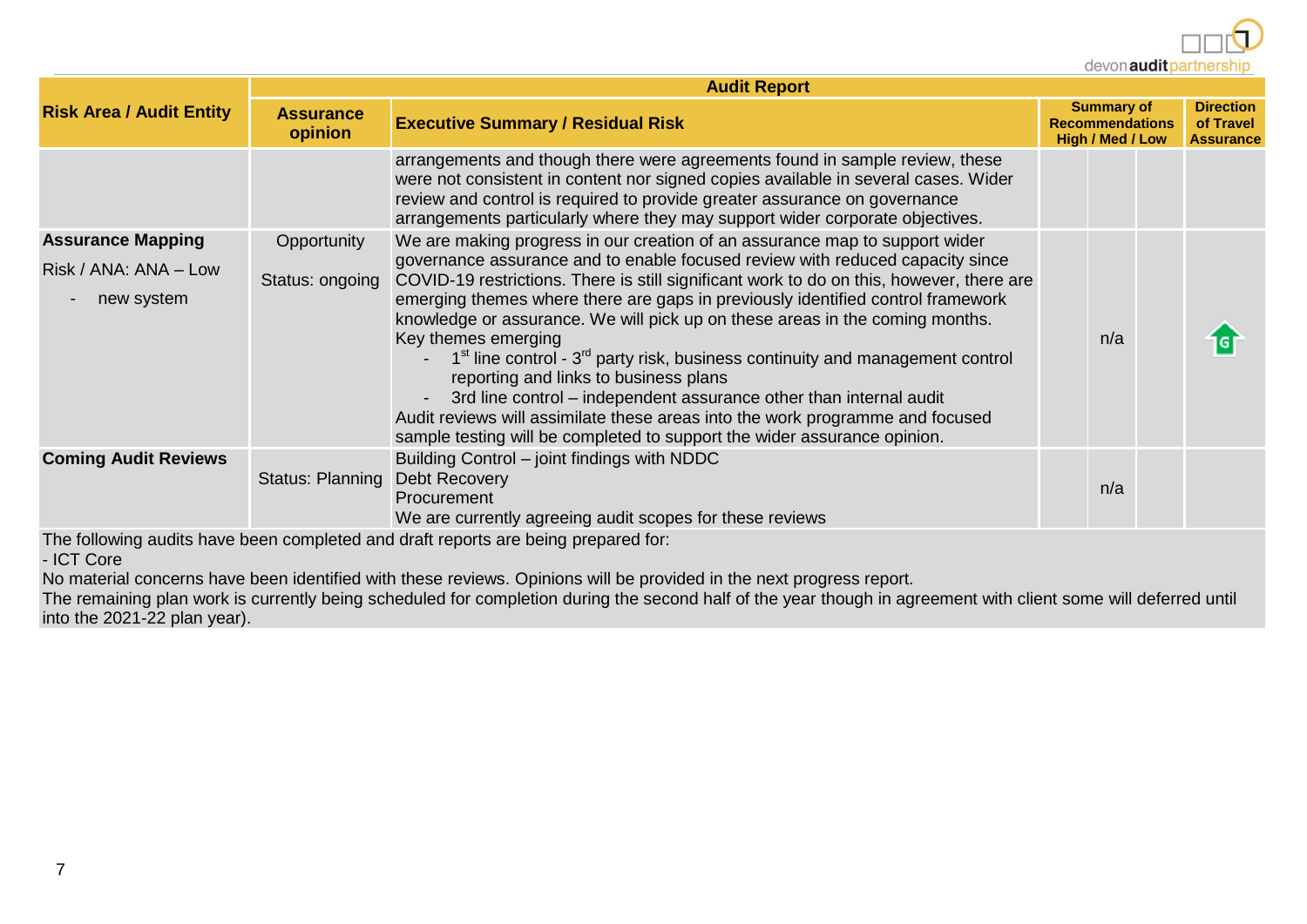

#### **Appendix 2 – Performance Indicators**

|                                     |      | <b>Recommendations</b> |                              |                |                |                |              |                |                |                |                |                |                                                   |                                                                           |  |  |
|-------------------------------------|------|------------------------|------------------------------|----------------|----------------|----------------|--------------|----------------|----------------|----------------|----------------|----------------|---------------------------------------------------|---------------------------------------------------------------------------|--|--|
| <b>Incomplete Audits</b>            |      |                        | <b>High</b>                  |                | <b>Medium</b>  |                |              | Low            |                |                | <b>Total</b>   |                | <b>Direction of Travel</b>                        | Comments                                                                  |  |  |
|                                     |      | C                      | $\mathbf N$<br>$\circ$       | C.             | N.             | $\circ$        | C.           | N              | $\circ$        | C              | N              | $\mathbf{o}$   | R.A.G                                             | Progress being monito                                                     |  |  |
| Development Management S106         | 2017 |                        | $\overline{2}$               |                |                | 3              |              |                |                | 0              | $\mathbf 0$    | 5              | RŞ                                                | by Cabinet. ICT are do<br>doingdata migration st<br>Local Plan. Currently |  |  |
| Equality impact assessment          | 2018 | $\mathbf{1}$           |                              | 3              |                |                |              |                | $\mathbf 1$    | $\overline{4}$ | $\mathbf 0$    | $\mathbf{1}$   | RŞ                                                | Use of equality impact                                                    |  |  |
| Procurement                         | 2018 |                        | 1                            | 4              |                | $\overline{2}$ |              |                |                | $\overline{4}$ | $\mathbf 0$    | 3              | R                                                 | Corporate Procureme<br>Waivers over £10k to                               |  |  |
| Payroll                             | 2017 | 3                      |                              | 6              |                | $\mathbf{1}$   |              |                |                | 9              | $\overline{0}$ | $\mathbf{1}$   | RI                                                | Call logged with Zellis,<br>the auditing report                           |  |  |
| <b>Building Control Partnership</b> | 2018 |                        | $\mathbf{1}$                 |                |                |                |              |                |                | $\mathbf 0$    | $\mathbf 0$    | $\mathbf{1}$   | RŞ                                                | Management meetings                                                       |  |  |
| Insurance                           | 2017 |                        |                              | 3              |                |                |              |                | $\mathbf 1$    | 3              | $\pmb{0}$      | $\mathbf{1}$   | RŞ                                                | Insurance checks for<br>through Framework ag<br>monitored through the     |  |  |
| Creditors                           | 2019 | $\mathbf{1}$           |                              | -1             |                |                |              | 1              | $\mathbf{1}$   | $\overline{2}$ | $\mathbf{1}$   | $\mathbf{1}$   | 副                                                 | Reconciliation review I                                                   |  |  |
| Creditors                           | 2018 |                        |                              | 3              | $\overline{1}$ |                | $\mathbf{1}$ | $\overline{2}$ |                | $\overline{4}$ | 3              | $\mathbf 0$    | l.                                                | On-line pro-forma has<br>to resource the chang                            |  |  |
| <b>Job Evaluation</b>               | 2019 |                        |                              |                |                | 5              |              |                | 3              | $\overline{0}$ | $\overline{0}$ | 8              | $\overline{a}$                                    |                                                                           |  |  |
| Housing Health & Safety             | 2019 | $\mathbf{1}$           |                              | 8              |                | 7              | 1            |                | $\mathbf{1}$   | 10             | $\mathbf 0$    | 8              | $\tilde{\bm{a}}$                                  | Policies were approve<br>improvements still bei                           |  |  |
| <b>Private Sector Housing</b>       | 2019 |                        |                              | $\overline{2}$ |                | 3              | 3            |                |                | 5              | $\mathbf 0$    | 3              | è,                                                |                                                                           |  |  |
| <b>Debtors</b>                      | 2019 |                        |                              | $\overline{1}$ |                | $\overline{2}$ | $\mathbf{1}$ |                | $\overline{2}$ | $\overline{2}$ | $\Omega$       | $\overline{4}$ | $\overline{\Phi}$                                 | New staff member in p                                                     |  |  |
| Vehicles & Fuel                     | 2015 | 5                      |                              | 6              |                | 1              |              |                |                | 11             | 0              | 1              | 石                                                 | Transport policy appro<br>matters with staff grou                         |  |  |
| Sickness and Absence                | 2020 |                        | 1                            |                | 2              | $\overline{2}$ |              | 1              | $\mathbf 1$    | 0              | $\overline{4}$ | 3              | τ                                                 |                                                                           |  |  |
| <b>Housing Benefits</b>             | 2018 |                        |                              | $\overline{1}$ | 1              |                | $\mathbf{1}$ |                |                | $\overline{2}$ | $\mathbf{1}$   | $\overline{0}$ | ब                                                 | Re-tendering of disast<br>recovery solution July                          |  |  |
| Ctax and NNDR and recovery          | 2018 | $\mathbf{1}$           |                              | $\overline{2}$ |                | $\mathbf{1}$   | 3            |                |                | 6              | $\mathbf 0$    | $\mathbf{1}$   | ₫                                                 | Outstanding S106 invo                                                     |  |  |
| <b>Business Continuity Planning</b> | 2018 |                        |                              |                |                | $\overline{2}$ |              |                |                | $\mathbf 0$    | $\mathbf 0$    | $\overline{2}$ | 19                                                | Links to third party ass                                                  |  |  |
| <b>Members Allowances</b>           | 2020 |                        |                              |                |                | $\overline{2}$ |              |                | 4              | $\mathbf 0$    | $\mathbf 0$    | 6              | đ                                                 |                                                                           |  |  |
| Safeguarding                        | 2019 | $\overline{2}$         |                              | 3              |                | 1              |              |                |                | 5              | $\mathbf 0$    | $\mathbf{1}$   | đ                                                 | 3 safeguarding awarer<br>operatives during May<br>unavailable at the time |  |  |
| Vehicles & Fuel                     | 2019 |                        | $\mathbf{1}$                 | $\mathbf{1}$   |                |                |              |                |                | $\mathbf{1}$   | $\mathbf{1}$   | 0              | াৰ                                                |                                                                           |  |  |
| <b>Housing Benefits</b>             | 2019 |                        |                              | $\overline{2}$ | $\mathbf{1}$   |                |              |                |                | $\overline{2}$ | $\mathbf{1}$   | $\mathbf 0$    | 19                                                |                                                                           |  |  |
| <b>ICT Service Transition</b>       | 2019 | 3                      | $\mathbf{1}$                 | 3              | 5              |                |              |                |                | 6              | 6              | $\mathbf 0$    | 19                                                |                                                                           |  |  |
| Asset Management                    | 2019 |                        |                              |                | 2              | 0              |              | 2              |                | $\mathbf 0$    | 4              | $\mathbf 0$    | 1                                                 | dates extended                                                            |  |  |
|                                     |      | 17                     | 3<br>$\overline{4}$          | 49             | 12             | 32             | 10           | 6              | 14             | 76             | 21             | 50             |                                                   |                                                                           |  |  |
| <b>CORE</b>                         |      |                        | $C =$ Completed              |                |                |                |              |                |                | 52%            |                |                | $\mathbb{R}$<br>Not progressing                   |                                                                           |  |  |
| 8 SYSTEM                            |      | 0=                     | $N =$ Not yet due<br>Overdue |                |                |                |              |                |                |                | 14%            |                | Progressing some<br>overdue<br>34% On Target<br>đ | * report just issued                                                      |  |  |

ress being monitored by LT. S106 Governance arrangements approved abinet. ICT are developed an in-house software solution currently data migration stage. CIL action plan delayed due to Inspector review of Plan. Currently running two systems July 2020.

of equality impact assessments for all restructuring processes.

orate Procurement Strategy outstanding - deadline extended. Monitoring ers over £10k to Audit Committee.

ogged with Zellis, awaiting information on how to set up auditing using uditing report

gement meetings between MDDC and NDDC to be established

ance checks for external contractors. 75% contracts are souced ah Framework agreements or SLoAC: compliance insurance is tored through these agreements.

nciliation review being reallocated due to sickness absence.

he pro-forma has not yet gone 'live'. End-user testing complete, ICT now tource the change need - date extended.

es were approved at Cabinet May 2020 - report backlog and systems wements still being worked through

staff member in place revised date Sept 2020

thansport policy approved and implemented April - currently working through ers with staff groups - near complete.

ndering of disaster recovery contract deferred pending review of local erv solution July 2020

anding S106 invoice escalated to now Legal for debt recovery

to third party assurance

equarding awareness training sessions have been carried out with tives during May 2020. Now need to pick up on those who were unavailable at the time.